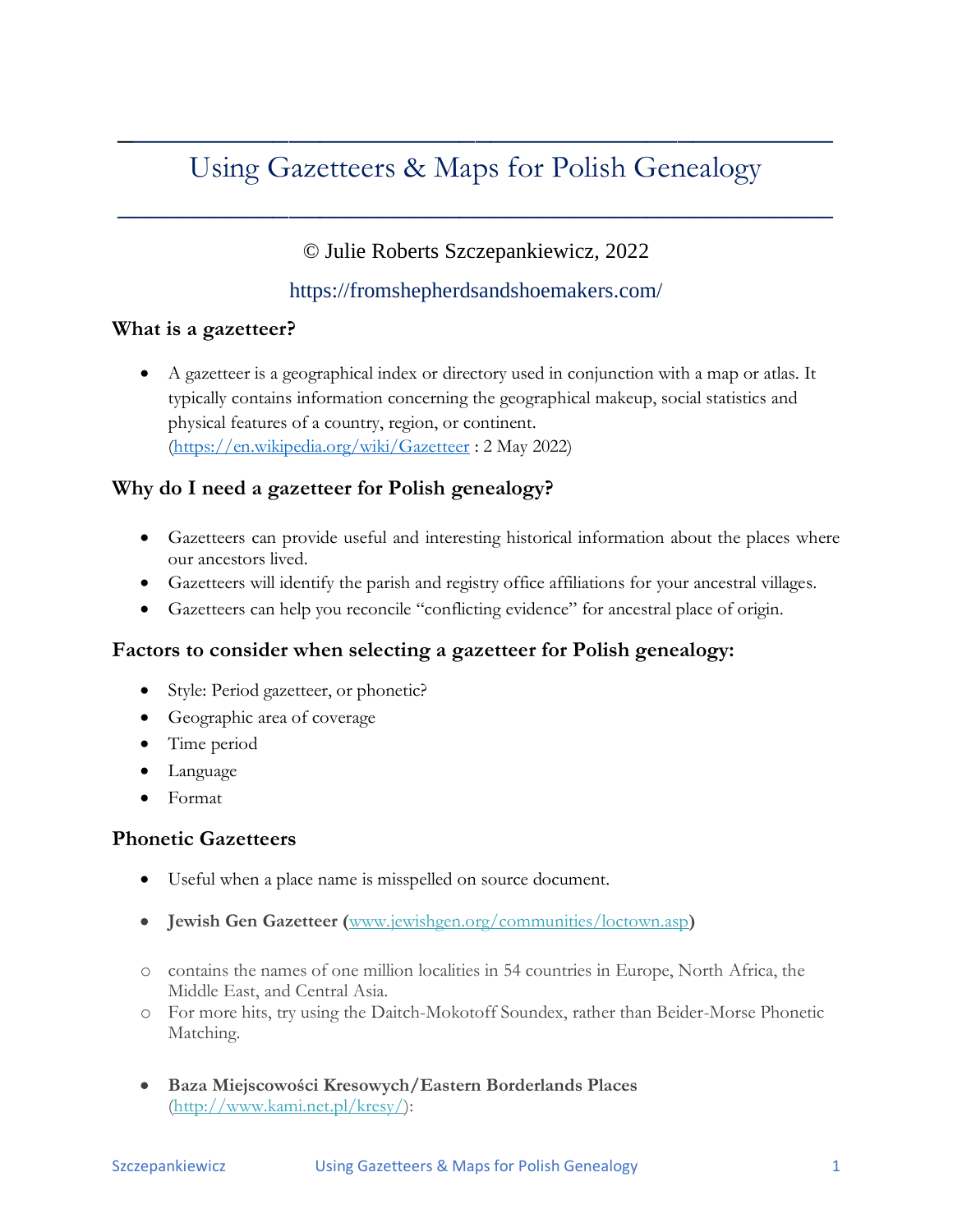- o This is a fantastic site for determining parish for villages in the eastern border regions (Kresy) that formerly belonged to Poland (Second Polish Republic) but are now located in western Ukraine, western Belarus, and southeastern Lithuania.
- o Soundex-style allows you to search without knowing the exact spelling of the place name, if you select "similar" (Daitch-Mokotoff Soundex) or "rough" as your search method.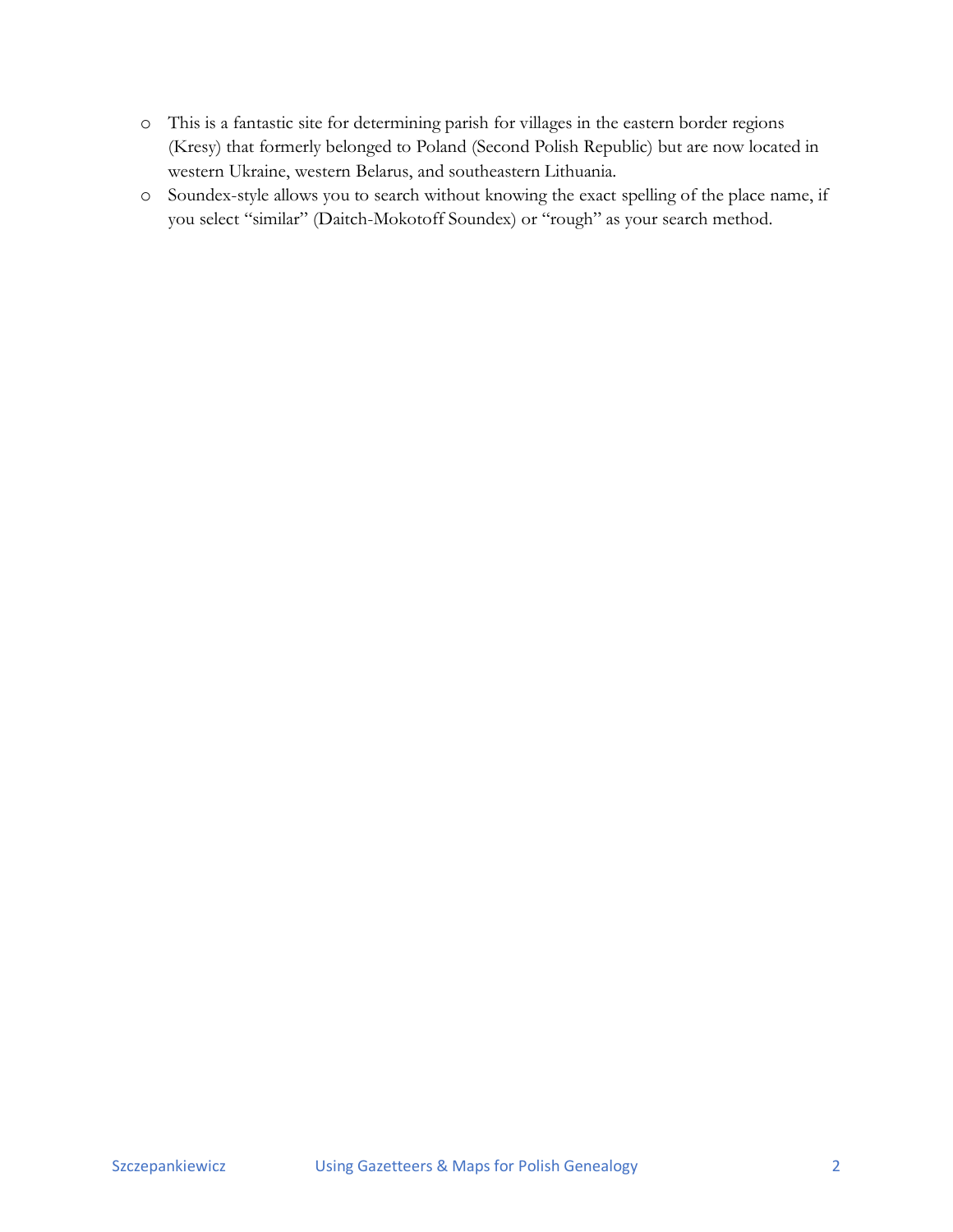## **Period Gazetteers**

| Name                                                                        | Coverage Area                                                                                                                                                                                                                                                                                                                                                                                                       | Format    | Language | Publication              | Link                                                                                                                                                                                                                                                                                                                                                                                                                                                                                                                                                                                           |
|-----------------------------------------------------------------------------|---------------------------------------------------------------------------------------------------------------------------------------------------------------------------------------------------------------------------------------------------------------------------------------------------------------------------------------------------------------------------------------------------------------------|-----------|----------|--------------------------|------------------------------------------------------------------------------------------------------------------------------------------------------------------------------------------------------------------------------------------------------------------------------------------------------------------------------------------------------------------------------------------------------------------------------------------------------------------------------------------------------------------------------------------------------------------------------------------------|
|                                                                             |                                                                                                                                                                                                                                                                                                                                                                                                                     |           |          | Date                     |                                                                                                                                                                                                                                                                                                                                                                                                                                                                                                                                                                                                |
| <b>Słownik</b><br>geograficzny<br>Królestwa<br>Polskiego i<br>innych krajów | All localities in the<br>former Polish<br>provinces of Russia,<br>most localities in the<br>former Austrian                                                                                                                                                                                                                                                                                                         | paragraph | Polish   | 1880-1902,<br>15 volumes | http://dir.icm.edu.pl/Slownik_geograficzny/<br>Assistance with unfamiliar terminology is available here:<br>https://pgsa.org/research-slownik-terminology/<br>Assistance with deciphering abbreviations used in a typical                                                                                                                                                                                                                                                                                                                                                                      |
| słowiańskich                                                                | province of Galicia<br>(now divided<br>between Poland and<br>the Ukraine),<br>Belorussian<br>provinces of the                                                                                                                                                                                                                                                                                                       |           |          |                          | Słownik entry is here:<br>https://pgsa.org/research-slownik-interpretation/<br>Some translated <i>Słownik</i> entries are available from Polish Roots:<br>https://www.polishroots.com/GeographyMaps/SlownikGeogr<br>$a$ ficzny?PageId=61                                                                                                                                                                                                                                                                                                                                                       |
|                                                                             | Russian Empire<br>(now in the Republic<br>of Belarus), and also<br>contains significant<br>localities in Russia,<br>Slovakia, the Czech<br>Republic, Hungary,<br>Slovenia, Croatia,<br>Serbia, Bulgaria and<br>Romania. While the<br>information is a bit<br>less comprehensive,<br>localities from the<br>provinces of<br>Poznan, West<br>Prussia, East<br>Prussia, Silesia, and<br>Pomerania are also<br>covered. |           |          |                          | To access translated entries, hover cursor over "Geography &<br>Maps" option in menu bar at the top of the page, then select a<br>letter of the alphabet to view translated entries for places in the<br>Słownik beginning with that letter.<br>Additional translated entries (a different set) are available here as<br>a members-only benefit of the Polish Genealogical Society of<br>America: https://pgsa.org/research-slownik-translations/<br>Wildcard searching: the special character "%" replaces any<br>string of characters, and "_" can be used to replace a single<br>character. |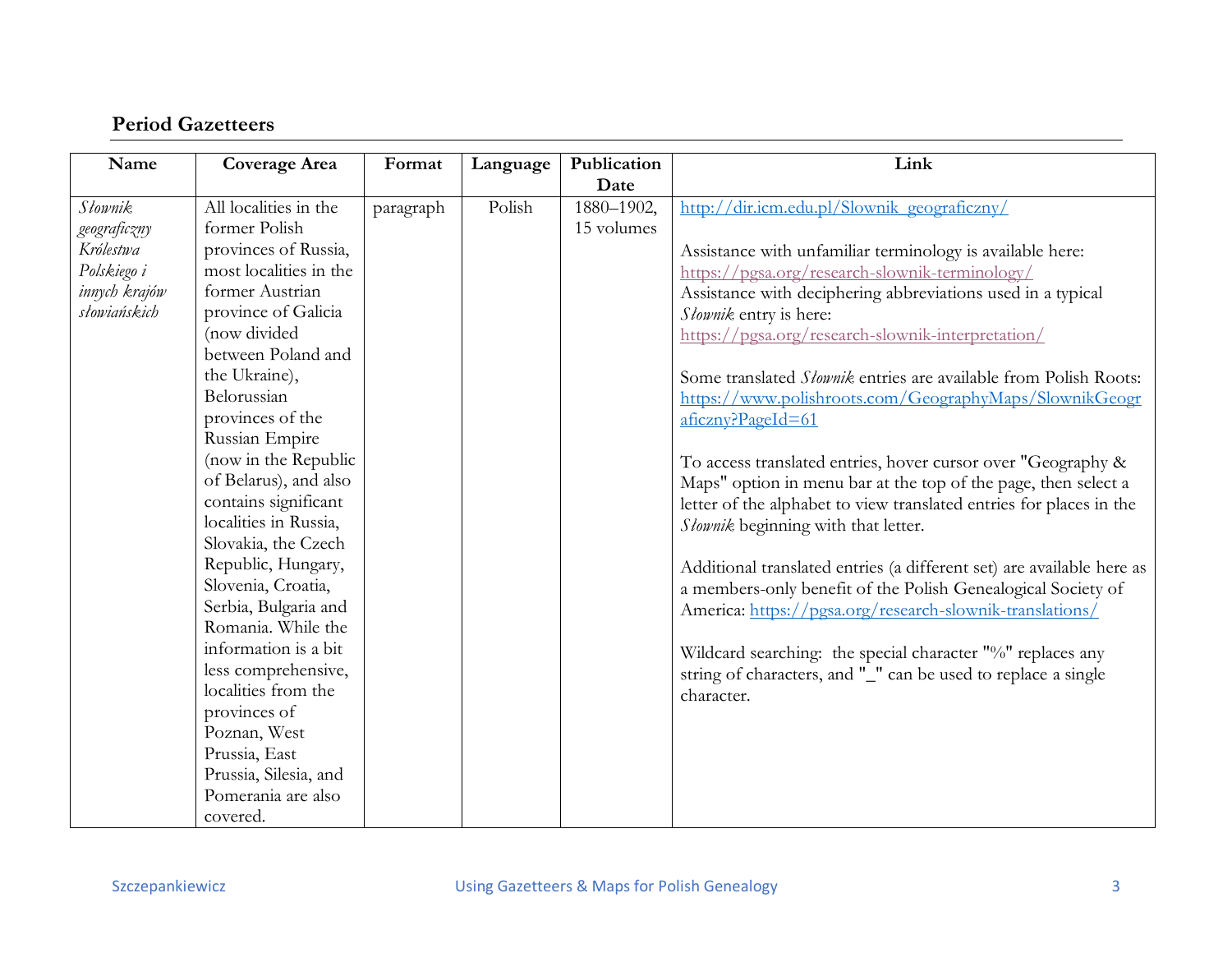| Name                       | <b>Coverage Area</b>  | Format    | Language | Publication | Link                                                        |
|----------------------------|-----------------------|-----------|----------|-------------|-------------------------------------------------------------|
|                            |                       |           |          | Date        |                                                             |
| Skorowidz                  | Królestwo Polskie     | tabular   | Polish   | 1877        | Tom (Volume) 1, A-N:                                        |
| Królestwa                  | (Kingdom of           |           | with     |             | https://www.sbc.org.pl/dlibra/publication/11404/edition/107 |
| Polskiego, T. 1            | Poland, i.e. Congress |           | Polish & |             | 94                                                          |
| $\mathcal{C}$ <sup>2</sup> | Poland or Russian     |           | Russian  |             | Tom (Volume) 2, O-Z:                                        |
|                            | Poland)               |           | column   |             | https://www.sbc.org.pl/dlibra/publication/11653/edition/107 |
|                            |                       |           | headings |             | 95                                                          |
| Tabella miast,             | Kingdom of Poland     | tabular   | Polish   | 1827        | Tom (Volume) 1, A-L:                                        |
| wsi, osad                  |                       |           |          |             | https://polona.pl/item/tabella-miast-wsi-osad-krolestwa-    |
| Królestwa                  |                       |           |          |             | polskiego-z-wyrazeniem-ich-polozenia-i-ludnosci-            |
| Polskiego, T. 1            |                       |           |          |             | t,MjIzMjU1Ng/2/#info:metadata                               |
| $\mathcal{C}$ <sup>2</sup> |                       |           |          |             | Tom (Volume) 2, M-Z:                                        |
|                            |                       |           |          |             | https://www.wbc.poznan.pl/dlibra/publication/98051/edition  |
|                            |                       |           |          |             | $/110117$ /content                                          |
| Списки                     | Russian Empire.       | tabular   | Russian  | 1861-1885,  | Some volumes available online, click here for links:        |
| населенных                 | Some volumes are      |           |          | 62 volumes  | https://www.familysearch.org/en/wiki/Russia Gazetteers#Spi  |
| MecT                       | relevant to Polish    |           |          |             | ski naselennykh Mest Rossiiskoi Imperii .28.D0.A1.D0.BF.D   |
| Российской                 | research, e.g.        |           |          |             | 0.B8.D1.81.D0.BA.D0.B8_,D0.BD.D0.B0.D1.81.D0.B5.D0.BB.      |
| Имперіи (List              | Volhynia (Wołyń)      |           |          |             | D0.B5.D0.BD.D0.BD.D1.8B.D1.85 .D0.BC.D0.B5.D1.81.D1.        |
| of Populated               | and Grodno, as well   |           |          |             | 82.D0.A0.D0.BE.D1.81.D1.81.D0.B8.D0.B9.D1.81.D0.BA.D        |
| Places in                  | as the Kingdom of     |           |          |             | 0.BE.D0.B9 .D0.98.D0.BC.D0.BF.D0.B5.D1.80.D1.96.D0.B8.      |
| Imperial                   | Poland; however,      |           |          |             | $\underline{29}$                                            |
| Russia)                    | KP volumes are not    |           |          |             |                                                             |
|                            | available online.     |           |          |             |                                                             |
| Brian Lenius'              | Galicia (Austrian     | tabular,  | English  | 1994, but   | Can be ordered from the author via his website:             |
| Genealogical               | Empire, presently     | print     |          | covers      | http://www.lenius.ca/gazetteer/gazetteer.htm                |
| Gazetteer of               | southeastern          | book, not |          | period from |                                                             |
| Galicia                    | Poland/western        | online    |          | 1896-1914   |                                                             |
|                            | Ukraine)              |           |          |             |                                                             |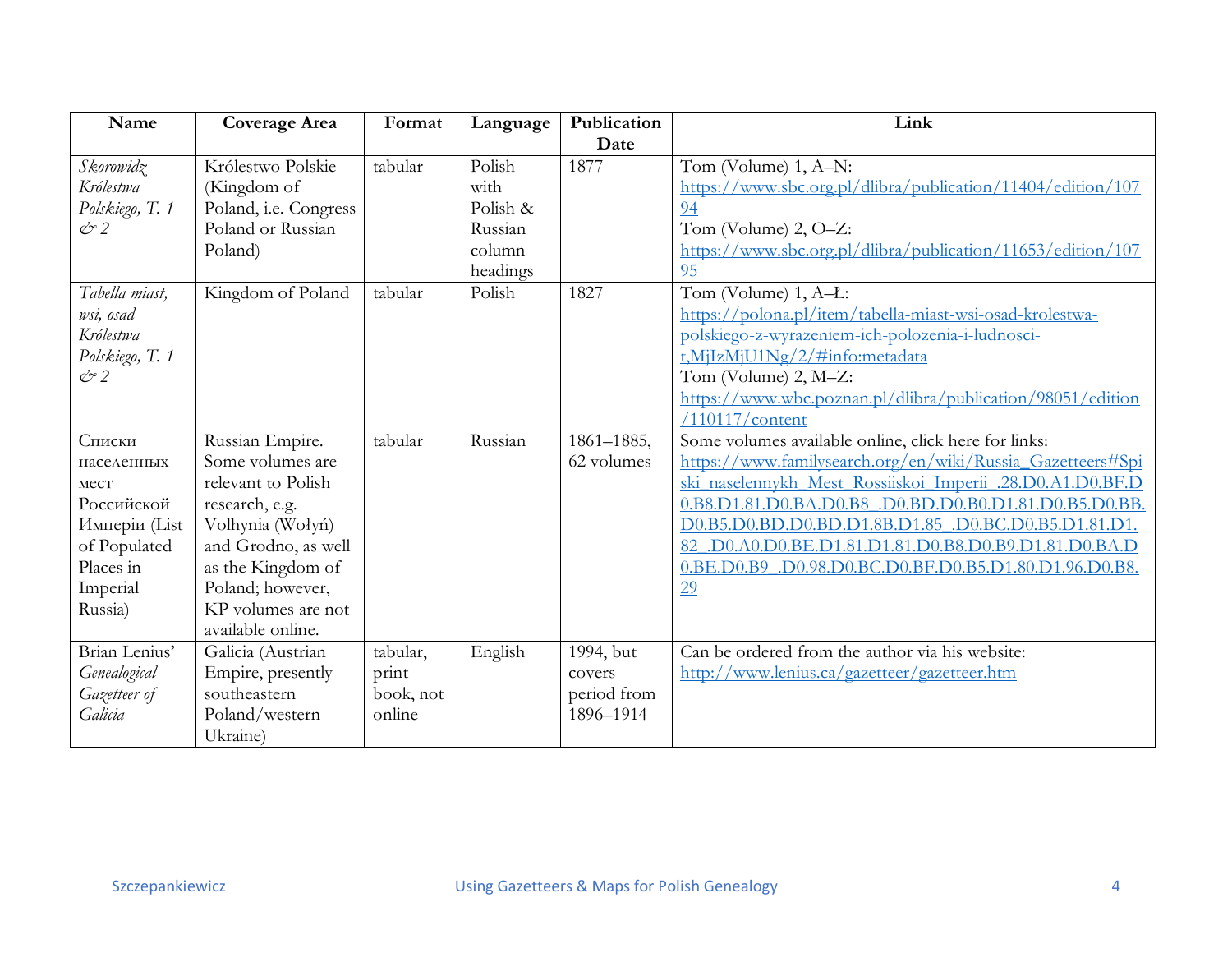| Name                                                                                                                                                              | Coverage Area                                        | Format             | Language         | Publication               | Link                                                                                                                                                                                                                                                                                                                                                                                                                             |
|-------------------------------------------------------------------------------------------------------------------------------------------------------------------|------------------------------------------------------|--------------------|------------------|---------------------------|----------------------------------------------------------------------------------------------------------------------------------------------------------------------------------------------------------------------------------------------------------------------------------------------------------------------------------------------------------------------------------------------------------------------------------|
|                                                                                                                                                                   |                                                      |                    |                  | Date                      |                                                                                                                                                                                                                                                                                                                                                                                                                                  |
| Gemeindelexikon<br>der im Reichsrate<br>vertretenen<br>Königreiche und<br>Länder, Bd. 12<br>Galizien                                                              | Galicia                                              | tabular            | German           | 1907                      | https://www.familysearch.org/library/books/records/item/23<br>2531-gemeindelexikon-der-im-reichsrate-vertretenen-<br>konigreiche-und-lander-bd-12-galizien-galicia?offset=<br>Tips for using:<br>http://www.galiziengermandescendants.org/Data/Using the<br>Gemeindelexikon.pdf (David Gorz)<br>http://www.halgal.com/gemeindelexikon.html (Matthew<br>Bielawa)                                                                  |
| Galician Town<br>Locator                                                                                                                                          | Galicia                                              | database           | English          | Data from c.<br>1900      | https://www.geshergalicia.org/galician-town-locator/                                                                                                                                                                                                                                                                                                                                                                             |
| Najnowszy<br>skorowidz<br>wszystkich<br>miejscowości z<br>przysiółkami w<br>Królestwie<br>Galicyi by Jan<br>Bigo<br>Skorowidz<br>miejscowości<br>Rzeczypospolitej | Galicia<br>Second Polish<br>Republic (1918-<br>1939) | tabular<br>tabular | Polish<br>Polish | 1886-1918<br>c. 1933      | Gazetteer from 1914:<br>https://www.pbc.rzeszow.pl/dlibra/show-<br>content/publication/edition/4909?id=4909<br>Similar content from different publication years (1886-1918)<br>can be found here:<br>http://fbc.pionier.net.pl/search#fq={!tag=dcterms_accessRigh<br>ts}dcterms_accessRights%3A%22Dost%C4%99p%20otwarty%<br>22&q=bigo%20skorowidz<br>https://www.wbc.poznan.pl/dlibra/publication/7126/edition/<br>12786/content |
| Polskiej<br>Nazwy miejscowe<br>Polski : historia,<br>pochodzenie,<br>zmiany.                                                                                      | Present-day Poland                                   | paragraph          | Polish           | 1997-2019                 | Vol. $1, A-B$<br>https://rcin.org.pl/dlibra/publication/15428/edition/2836.<br>Scroll down the page to "Similar Objects," and then click<br>"More" to see other volumes available online. Series is<br>unfinished.                                                                                                                                                                                                               |
| Słownik<br>historyczno-<br>geograficzny ziem<br>polskich w<br>średniowieczu                                                                                       | Medieval Poland                                      | paragraph          | Polish           | Middle Ages<br>up to 1530 | http://www.slownik.ihpan.edu.pl/index.php                                                                                                                                                                                                                                                                                                                                                                                        |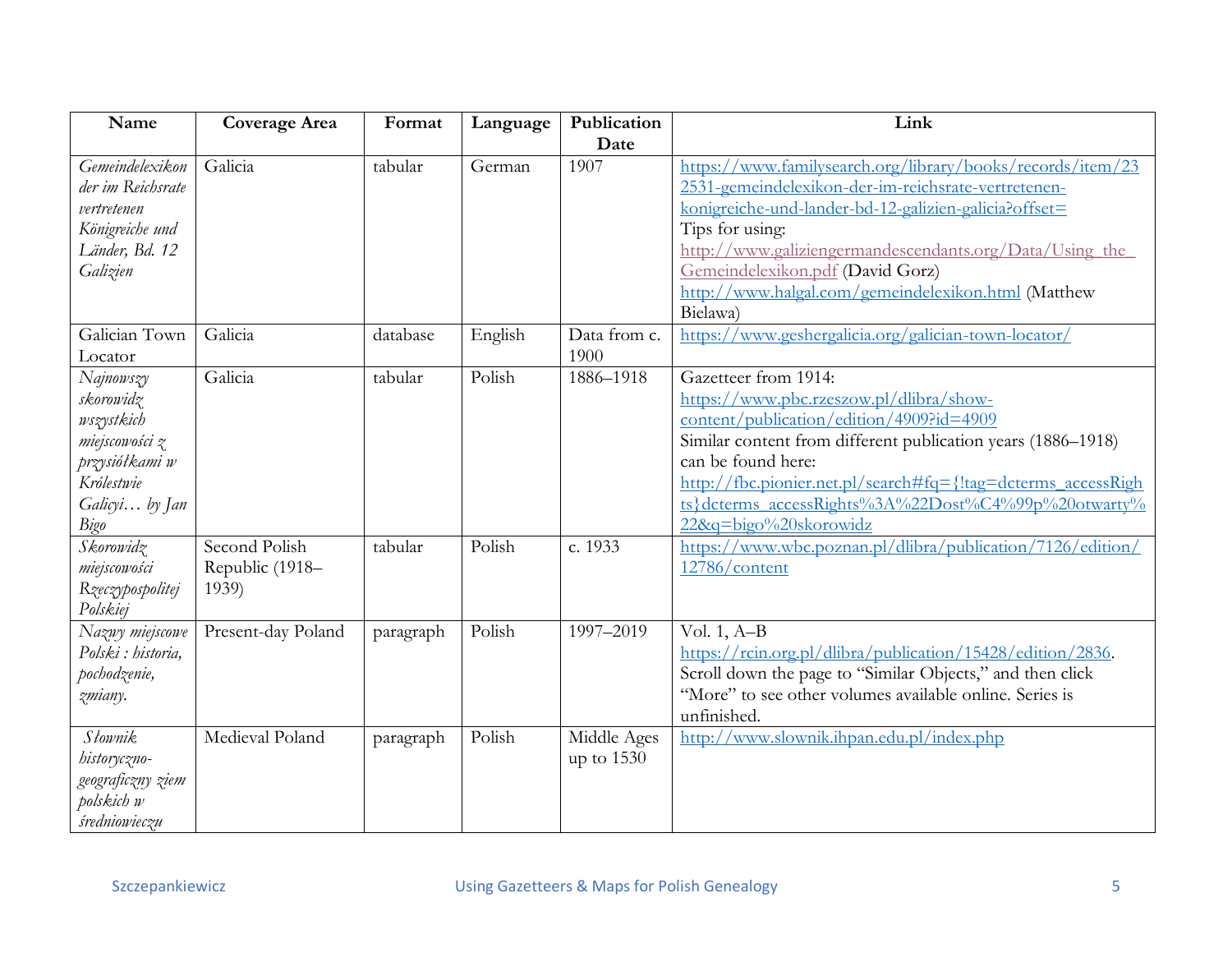| Name              | <b>Coverage Area</b>  | Format     | Language   | Publication   | Link                                                          |
|-------------------|-----------------------|------------|------------|---------------|---------------------------------------------------------------|
|                   |                       |            |            | Date          |                                                               |
| Genealogische     | Worldwide             | database   | German     | Present day   | http://gov.genealogy.net/search/index                         |
| Orts-Verzeichnis  |                       |            | website,   |               |                                                               |
| $(GOV)$ , The     |                       |            | can be     |               |                                                               |
| Historic          |                       |            | used in    |               |                                                               |
| Gazetteer         |                       |            | English    |               |                                                               |
| Kartenmeister     | All locations are     | database   | English;   | Based on      | http://www.kartenmeister.com/preview/databaseUwe.asp          |
|                   | EAST of the Oder      |            | place      | province      |                                                               |
|                   | and Neisse rivers;    |            | names can  | borders as of |                                                               |
|                   | database includes     |            | be         | Spring 1918   |                                                               |
|                   | Eastprussia,          |            | searched   |               |                                                               |
|                   | including Memel,      |            | in German  |               |                                                               |
|                   | Westprussia,          |            | or Polish  |               |                                                               |
|                   | Brandenburg, Posen,   |            |            |               |                                                               |
|                   | Pomerania, and        |            |            |               |                                                               |
|                   | Silesia.              |            |            |               |                                                               |
| Gemeindelexikon   | Kingdom of Prussia,   | tabular    | German     | 1907-1909     | 15 volumes, can be accessed here:                             |
| für das           | Germany (includes     |            |            |               | https://www.familysearch.org/search/catalog/14875?availabilit |
| Königreich        | Polish territories in |            |            |               | y=Family%20History%20Library                                  |
| Preußen : auf     | East Prussia, West    |            |            |               | Also available on Ancestry:                                   |
| Grund der         | Prussia, Pomerania,   |            |            |               | https://www.ancestry.com/search/collections/34415/            |
| Materialen der    | Brandenburg, Posen,   |            |            |               |                                                               |
| Volkszählung      | and Silesia).         |            |            |               |                                                               |
| $vom 1$ .         |                       |            |            |               |                                                               |
| Dezember 1905     |                       |            |            |               |                                                               |
| und anderer       |                       |            |            |               |                                                               |
| amtlicher Quellen |                       |            |            |               |                                                               |
| Meyers Orts-      | German Empire         | paragraph, | German     | 1871-1918     | https://www.meyersgaz.org/                                    |
| und Verkehrs-     |                       | database   | (print),   |               |                                                               |
| lexikon des       |                       |            | English    |               |                                                               |
| deutschen Reichs  |                       |            | (database) |               |                                                               |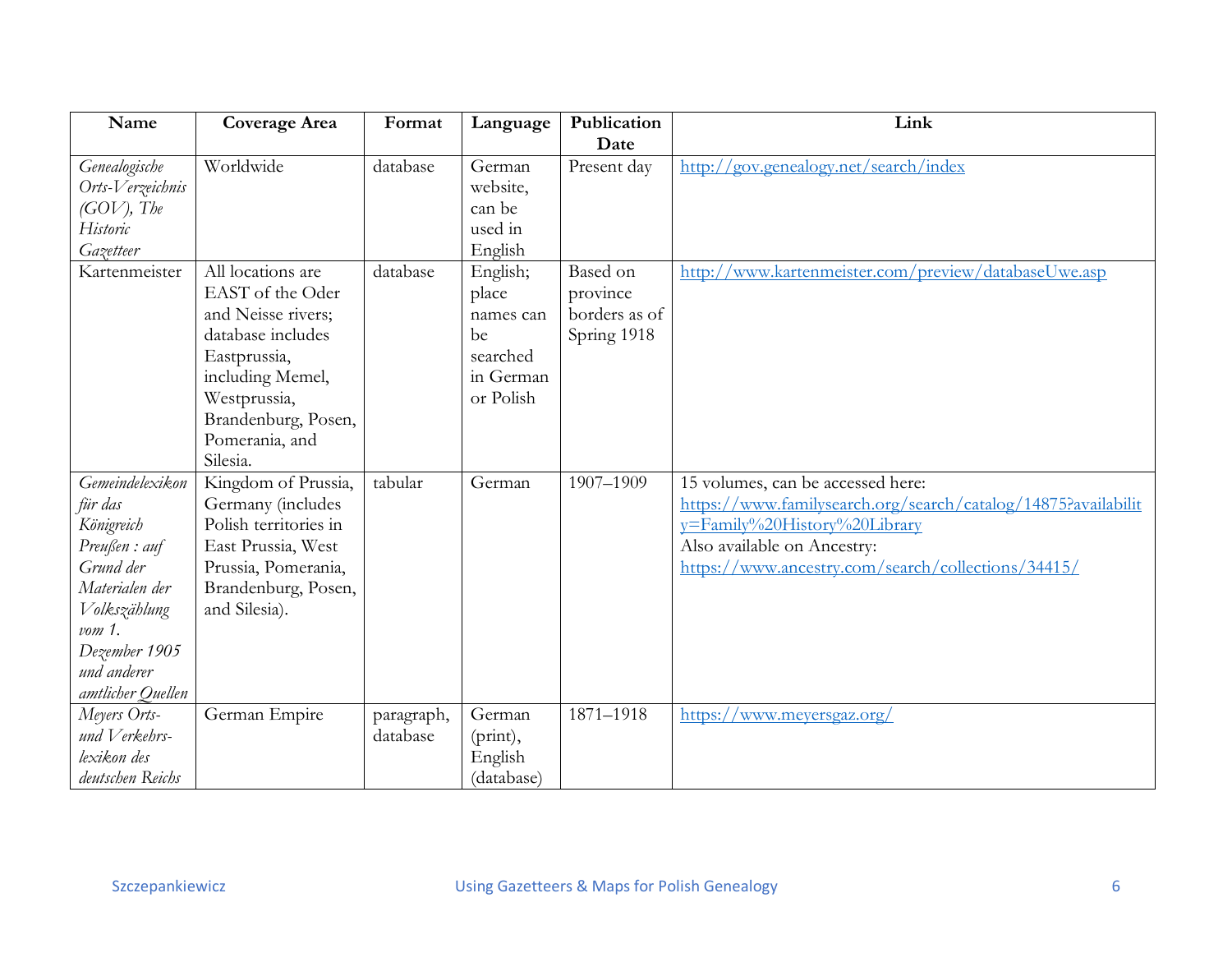## **Maps**

| Source                                                   | Map<br>Date                                                 | Geographic<br>coverage        | Link                                                                                                                          | Remarks                                                                                                                                                                                                                                                                                                                                                                                                                                            |
|----------------------------------------------------------|-------------------------------------------------------------|-------------------------------|-------------------------------------------------------------------------------------------------------------------------------|----------------------------------------------------------------------------------------------------------------------------------------------------------------------------------------------------------------------------------------------------------------------------------------------------------------------------------------------------------------------------------------------------------------------------------------------------|
| Mapster: Mapy<br>archiwalne Polski i<br>Europy Środkowej | $15^{\text{th}}$<br>century-<br>20 <sup>th</sup><br>century | Poland &<br>Central<br>Europe | Locality search engine:<br>http://igrek.amzp.pl/search.php?range=shor<br>Map index page:<br>http://igrek.amzp.pl/mapindex.php | Includes maps from Archiwalne Mapy<br>Pomorza Gdańskiego, Archiwum Map<br>Wojskowego Instytutu Geograficznego<br>1919 - 1947 and Archiwum Map<br>Zachodniej Polski, in addition to maps<br>from private collections, archives, and<br>public libraries. Use locality search engine<br>to find all maps on which a locality appears,<br>or use drop-down menu on map index page<br>to select map collections organized by type,<br>date, and scale. |
| Austro-Hungarian<br>Military Maps                        | c. 1910                                                     | Central<br>Europe             | http://lazarus.elte.hu/hun/digkonyv/topo/3<br>felmeres.htm                                                                    | 265 downloadable map sheets at 1:200,000<br>scale. Place names are in German. Only<br>extends 30' north of the 53 <sup>rd</sup> parallel (a little<br>north of Łomża, Mława, Bydgoszcz, etc.)<br>so northern parts of Poland are excluded.                                                                                                                                                                                                         |
| David Rumsey<br>Map Collection                           | $1550 -$<br>present                                         | Worldwide                     | https://www.davidrumsey.com/                                                                                                  | Premier site for 150,000+ georeferenced,<br>interactive, historical maps. Numerous tools<br>allow user to create, compare, overlay, save,<br>and share maps.                                                                                                                                                                                                                                                                                       |
| Polona Maps                                              | $16^{\text{th}}$<br>century-<br>20 <sup>th</sup><br>century | Worldwide                     | https://polona.pl/items/?filters=category:ma<br>ps,public:1,hasTextContent:0                                                  | Website of the National Library of Poland.                                                                                                                                                                                                                                                                                                                                                                                                         |
| Mapa.Szukacz.pl                                          | Current                                                     | Present-day<br>Poland         | https://mapa.szukacz.pl/mapnik.html                                                                                           | Diacritics not needed. Interactive search<br>features will autofill locations as you type<br>letters, which is helpful when place names<br>are misspelled in source document.<br>Identifies gmina seat for each location.                                                                                                                                                                                                                          |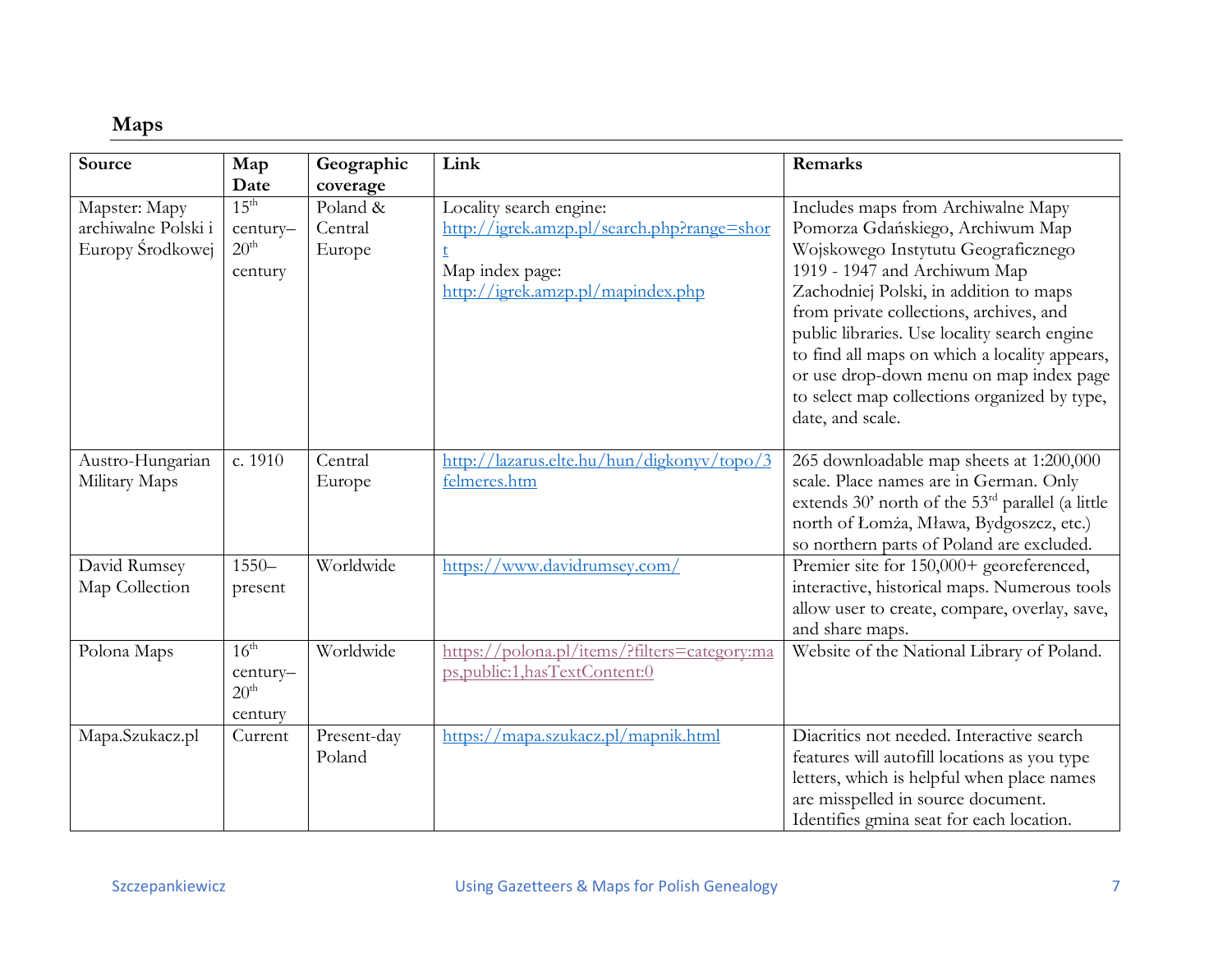| Source                                             | Map<br>Date                                                 | Geographic<br>coverage                                 | Link                                                     | Remarks                                                                                                                                                                                                                                                                                                                                                                                                                                                                       |
|----------------------------------------------------|-------------------------------------------------------------|--------------------------------------------------------|----------------------------------------------------------|-------------------------------------------------------------------------------------------------------------------------------------------------------------------------------------------------------------------------------------------------------------------------------------------------------------------------------------------------------------------------------------------------------------------------------------------------------------------------------|
| Arcanum Maps                                       | $18^{th} - 20^{th}$<br>century                              | Europe                                                 | https://maps.arcanum.com/en/                             | Maps are georeferenced, and user can<br>toggle transparency between the historical<br>and modern map. Includes maps of Prussia<br>(1877), Russia (1872), and the First, Second,<br>and Third Military Surveys of the Hapsburg<br>Empire (including Galicia). Places in the<br>Russian Empire can be searched by Polish<br>names (with or without diacritics), even<br>though Russian is used on the map.<br>Available cadastral maps do not extend as<br>far north as Poland. |
| Szukajwarchiwach                                   | $\frac{5}{1}$ -<br>present                                  | Poland, as<br>defined<br>historically and<br>presently | https://www.szukajwarchiwach.gov.pl/en/st<br>rona glowna | This search portal for the holdings of the<br>Polish state archive and numerous<br>additional archives has an entire category of<br>maps. Type in a town, county, or province<br>name and select "Mapy/Maps" to filter<br>search results.                                                                                                                                                                                                                                     |
| Topographic<br>Maps of Eastern<br>Europe           | Late<br>$18th-$<br>early<br>$20^{th}$ -<br>century          | Central &<br>Eastern<br>Europe                         | https://easteurotopo.org/                                | Offers a variety of small-to-large scale<br>maps, some curated from other collections<br>(https://easteurotopo.org/links/), along<br>with background material focused on<br>Jewish communities.                                                                                                                                                                                                                                                                               |
| FBC: Federacją<br><b>Bibliotek</b><br>Cyfrowych    | ç.                                                          | Worldwide                                              | https://fbc.pionier.net.pl/                              | Search portal for digitized holdings of<br>Polish libraries, museums, and universities.<br>Search "mapa polski" and browse results.                                                                                                                                                                                                                                                                                                                                           |
| Old Maps of<br>Lithuania and the<br><b>Baltics</b> | 18 <sup>th</sup><br>century-<br>20 <sup>th</sup><br>century | Lithuania and<br>the Baltics                           | https://www.maps4u.lt/lt/news.php                        | Lithuanian website offering maps at scale<br>1:2,000-1:100,000, including city plans. Site<br>requires use of FlashPlayer plugin.                                                                                                                                                                                                                                                                                                                                             |
| Gesher Galicia<br>Map Room                         | $18^{th} - 20^{th}$<br>century                              | Galicia                                                | https://maps.geshergalicia.org/                          | A smorgasbord of regional maps, street<br>maps, cadastral maps, interactive data maps,<br>and thematic maps at varying map scales.                                                                                                                                                                                                                                                                                                                                            |